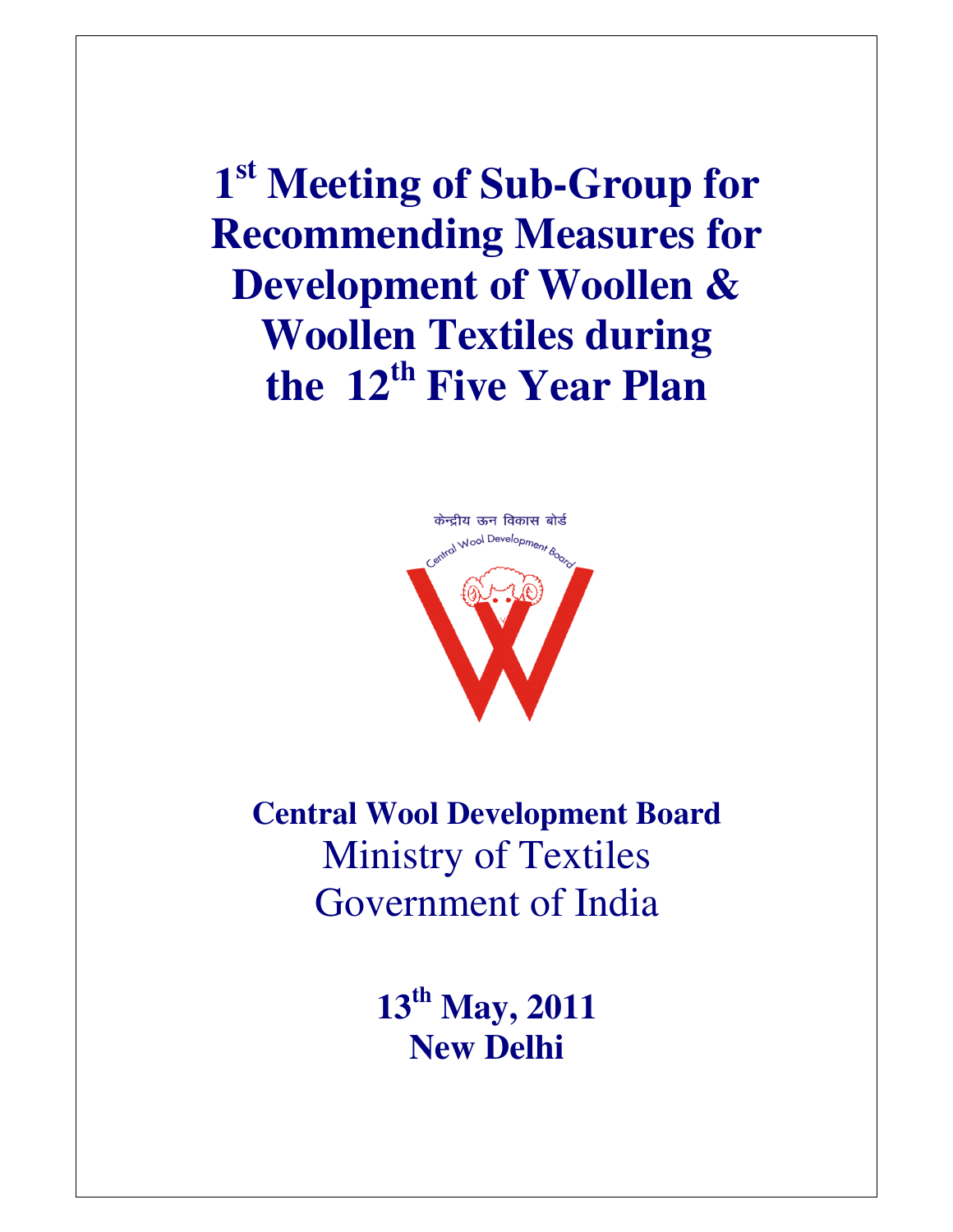# **Agenda Item for 1st Meeting of Sub-Group for Recommending Measures for Development of Woollen and Woollen Textiles**

| <b>SN</b>      | Agenda item                                                                                                                                         | Page no.  |
|----------------|-----------------------------------------------------------------------------------------------------------------------------------------------------|-----------|
| $\mathbf{1}$   | Composition and Terms of Reference of Sub-<br>Group on Woollen and Woollen Textiles.                                                                | $1 - 2$   |
| $\overline{2}$ | 11 <sup>th</sup> Plan Schemes and Achievements                                                                                                      | $3 - 11$  |
| 3              | International and National Scenario on Wool                                                                                                         | $12 - 38$ |
| $\overline{4}$ | National Fiber Policy and its recommendation<br>regarding Wool Sector.                                                                              | $39 - 45$ |
| 5              | Formation of Sub-Group Committee to make<br>thorough and in depth discussion on the subject as<br>per Terms of reference and Submission of Reports. | $46 - 50$ |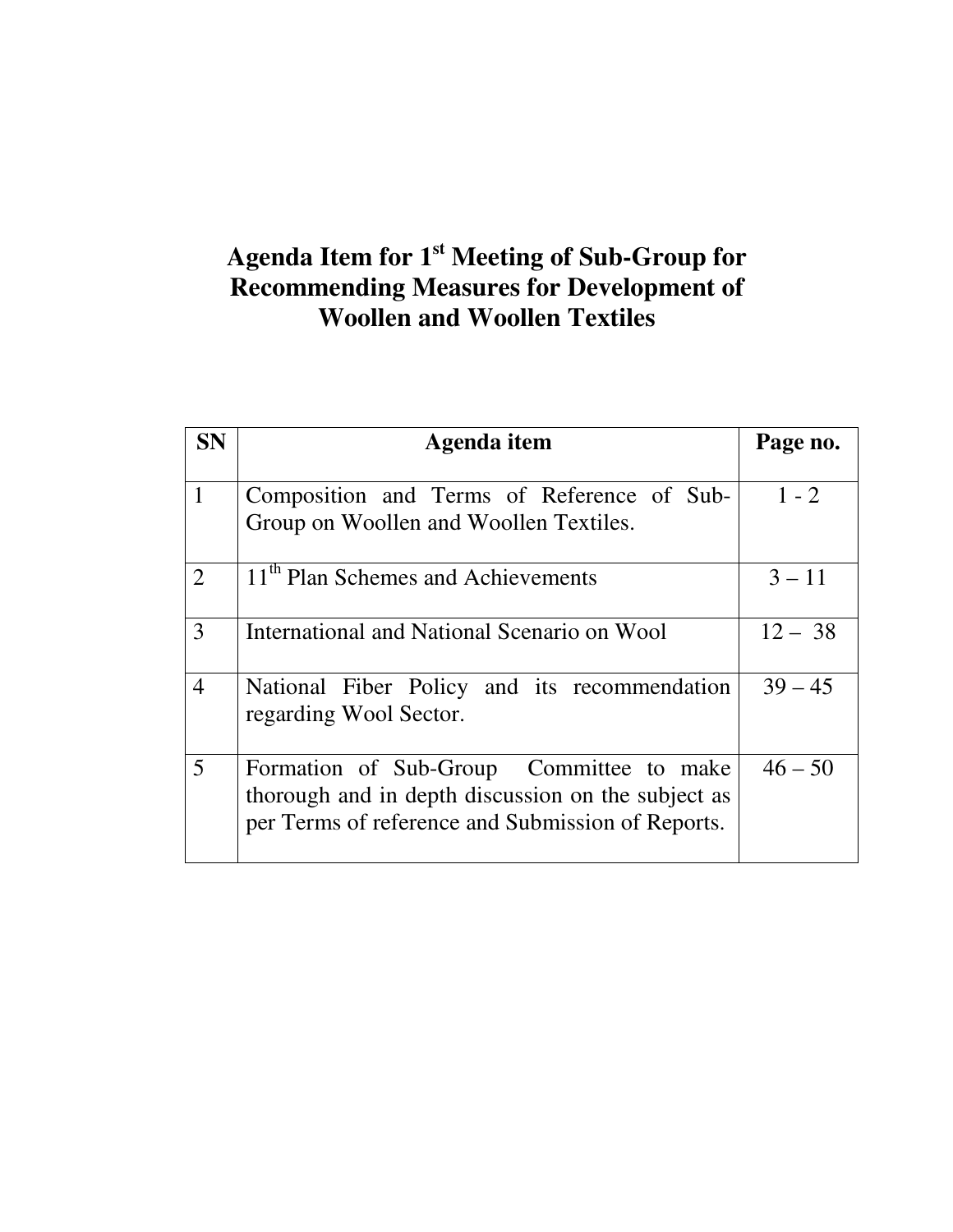Udyog Bhavan, New Delhi. Dated: 3rd April 2011.

#### **ORDER**

Subject:

Constitution and terms of reference of a sub-Group for recommending measures for development of Woollen and Wooller Textiles during the 12<sup>th</sup> Five Year Plan.

It has been decaded to constitute a Sub-Group for Woollen and Woollen Textiles for making recommendation on various measures with refer mos to terms and reference indicated in this order for development of Woollen and Woollen 7 extiles during 12<sup>th</sup> Five Year Plan to be commenced from the year 2012-13.

 $\mathbf{2}$ The composition of the Sub-Group will be as fol ows:-

| SI.No.           | Composition                                                     | <b>Status</b>    |
|------------------|-----------------------------------------------------------------|------------------|
| 1.               | Joint Secretar (Wool)                                           | Chairman         |
| $\overline{2}$ . | Textile Comm issioner                                           | Co-Chairman      |
| $\overline{3}$ . | Representativ: of Planning Commission (VSI I ivn)               | Member           |
| 4.               | Representativ: from D/o Animal Husbandry                        | Member           |
| 5,               | President, IW viF                                               | Member<br>۰.     |
| $rac{6}{7}$      | Representativ : from Shawl Club, Ludhina                        | Member           |
|                  | Director, Wo il Research Association, Thane                     | Member           |
| $\overline{8}$ . | Representativ : from AWI                                        | Member           |
| 9,               | Chairman/ED of W&WEPC                                           | Member           |
| 10.              | Chairman/ED of WOOLTEXPRO                                       | Member           |
| 11.              | Chairman, Carpet Export Promotion Council                       | Member           |
| 12.              | Chairman, Al India Carpet Manufacturers<br>Association, Hhadohi | Member           |
| 13.              | President, Luchiana Spinners Association                        | Member           |
| 14.              | President, Kn twear Club Ludhina                                | Member           |
| 15.              | ED, CWDB                                                        | Member Secretary |

з. The terms and reference for the Sub-Group shall be as follows:-

To examine the current-status of weolen industry in India in the global context and the  $(i)$ impact of liberalization on the Indian Woollen Industry especially the impact of abolition of quotas;

(ii) To review the likely achievement in the levels of demand, capacity, production etc. in the woolen industry by the end of 2011-12 in relation to the targets fixed for the 11<sup>th</sup> Five '/ear Plan and to analyse the variations, if any, and to suggest appropriate remedial action for future;

To assess the requirements of woolen yarn and voolen cloth for local consumption and  $(iii)$ exports in 2016-17, the concluding year of the 12<sup>th</sup> Five Year Plan.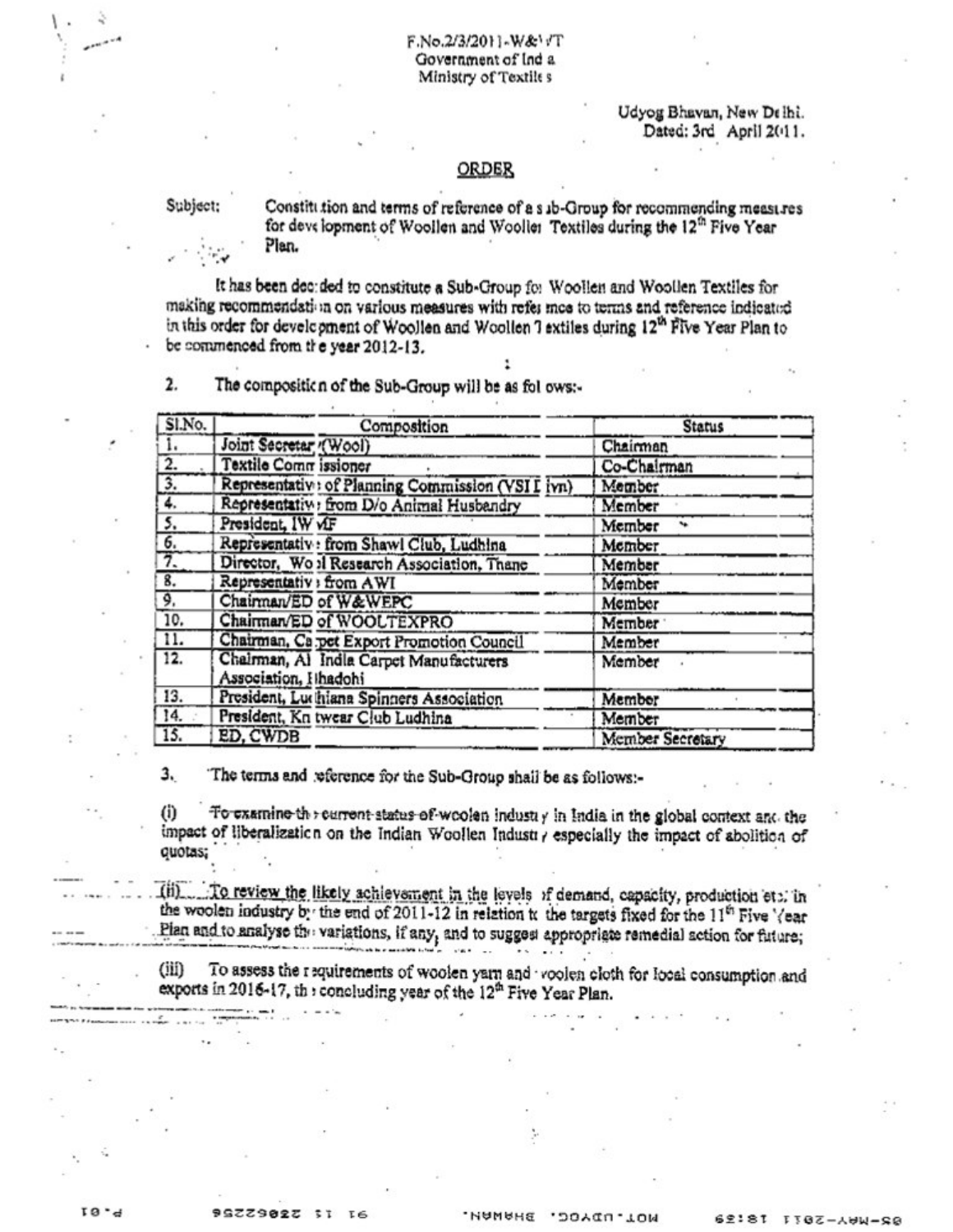To suggest ways and means for increasing the *wailability* and access of woolen elethes  $(iv)$ to all sections of the population and to increase pe capita wool fibre consumption in the

To review, er hanced and developes training ar d skill upgrdetion programmes to create  $(v)$ a skilled work force in the woolen sector;

To suggest ways and means for enlarging the scope of productive employment in the  $(vi)$ various sectors of woolen industry;

(vli) Benchmark the various segments of the woolen industry against the global standards and suggest ways and means to make all sections of woolen industry internationally

(viii) To suggest measures for integration of information technology, automation networking for improving overall productivity and quality of woole i products;

Strengthening mechanisms for better implementation of schemes for establishing  $(x)$ mechanized primary processing facilities and also pest loom facilities such as dyeing and finishing in a manner hat the environmental compliance s are adhered to;

An analysis of the prevailing conditions of prim ry raw weel producers, reasons for fall  $(x)$ in their number as also in the number of sheep in some of the States and suggest remedial measures:

To suggest me isures for utilizing modern blend; ig techniques to blend wool fibre with  $(x)$ other man-made and i atural fibres so as to maintain and increase the level of consumption of wool within the country and abroad.

To suggest me isures for technological upgradation of practices and processes inclucing  $(xii)$ the upgradation of machinery for improving the quality of woolen products.

The Member secretary, will initiate action in mediately on issuance of order and  $4.$ provide all secretarial assistance, including finalization of the recommendations. The Sub-Group may, if necessary, co-opt Members from a propriate sources i.e from Central Government, State Governments or from Woollen indust y/Association etc.

The Sub-Group should finalize and submit its n commendation to Secretary(Textiles) s. within six months from the date of constitution.

(K.K.Mohenadus) Under Secretary to the Govt. of India Ph.No.23062256

To

i) All members of the Sub-Group

Copy for information:-

PSO to Secretary (Textiles) i) il) Economic Adviser, MOT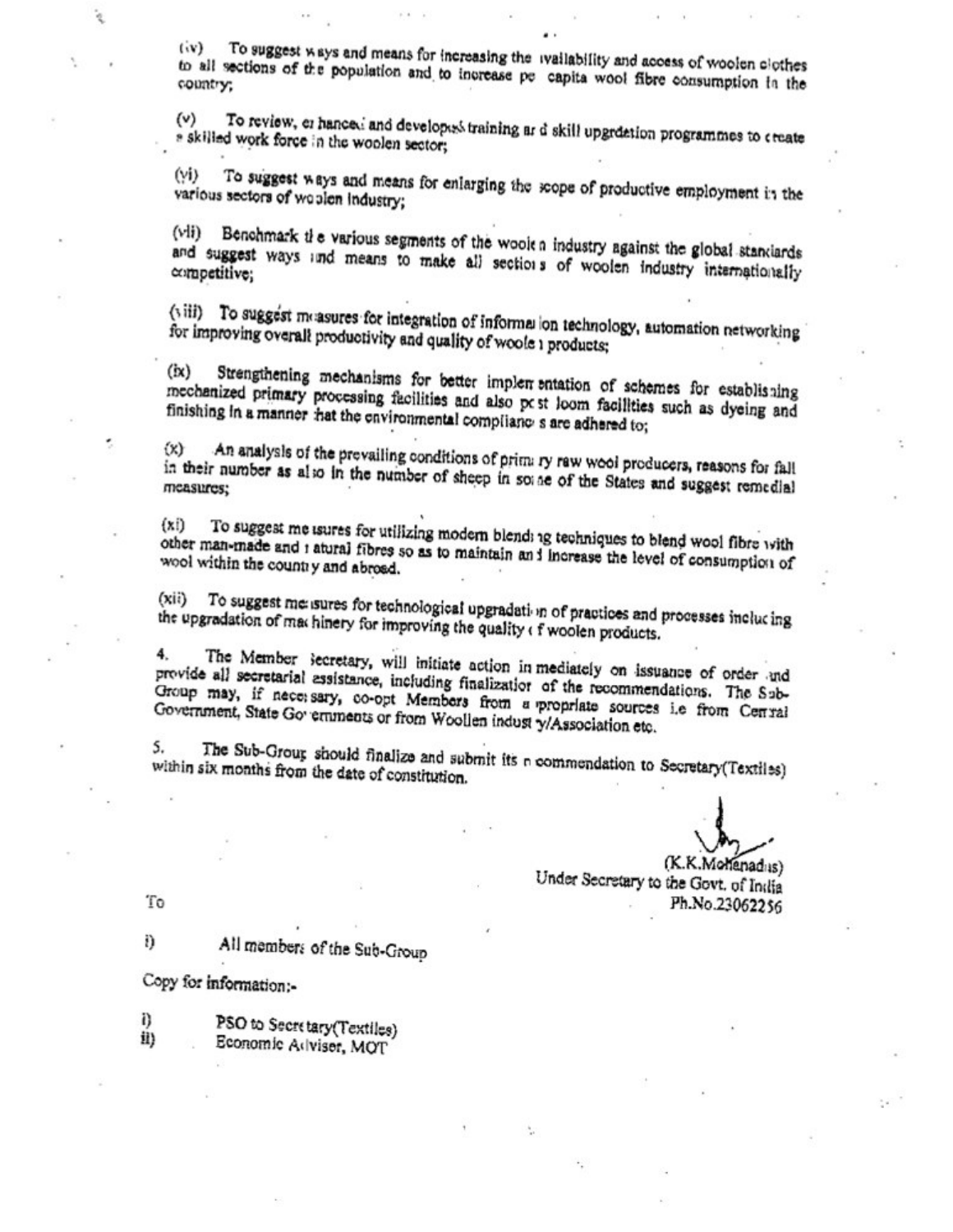# **11th Plan schemes and Achievements**

## Brief of the schemes of the Central Wool Development Board, Jodhpur and Achievement made by the Board during first 4 years of the  $11<sup>th</sup>$  Plan period under different schemes

• The Government of India, Ministry of Textiles has approved 11<sup>th</sup> Plan outlay of Rs. 67.16 crore for the Central Wool Development Board, Jodhpur. The grants utilized by the Board during first four years of  $11<sup>th</sup>$  Plan for development of wool sector are as follows :

|              |                          | (Rs. in Crore) |
|--------------|--------------------------|----------------|
| Year         | <b>Budget allocation</b> | Expenditure    |
| 2007-08      | 15.00                    | 13.35          |
| 2008-09      | 15.00                    | 14.80          |
| 2009-10      | 15.00                    | 10.94          |
| 2010-11      | 15.00                    | 15.03          |
| <b>TOTAL</b> | 60.00                    | 54.12          |

 Scheme wise progress made by the Central Wool Development Board from year 2007-08 to Year 2010-11 are as under :

## **A. INTEGRATED WOOL IMPROVEMENT & DEVELOPMENT PROGAMME (IWIDP) :**

#### **1. Sheep & Wool Improvement Scheme ( SWIS ) :**

 The Board has taken up 'Sheep and Wol Iprovement Sheme' (SWIS) to improve the quality and quantity of indigenous wool in the country. The Board is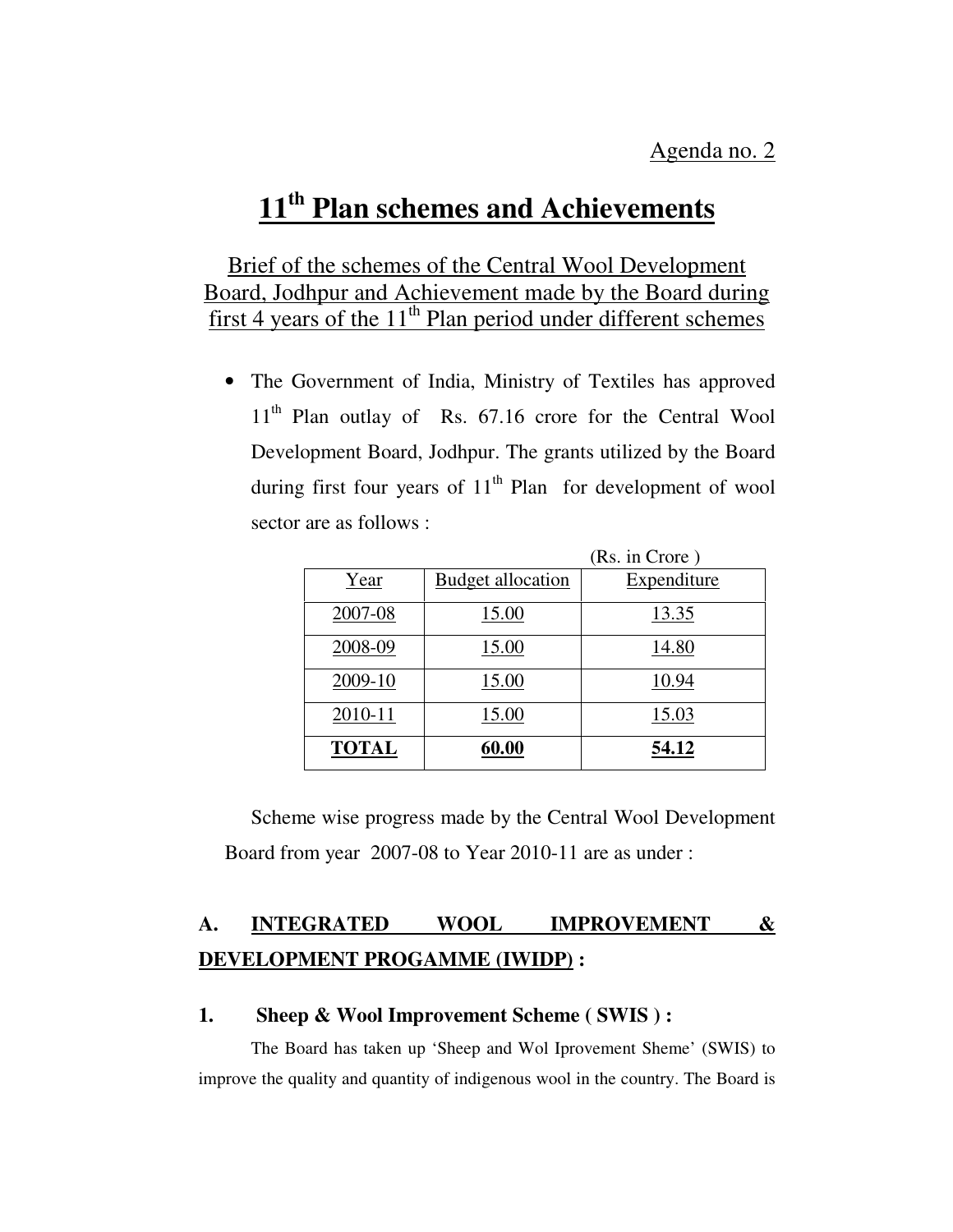implementing various projects under this scheme in all major wool producing States having components for (i) 'Health Care' for treatment, vaccination and medicines to sheep (ii) 'Breed Improvement' for genetic improvement of sheep and to distribute stud Rams (iii) support for 'Multipurpose Extension Centers' to provide different facilities at one place, (iv) 'Marketing & Grading Assistance' to wool growers to get better returns from wool (v) conducting 'Training Programmes' for wool growers in latest techniques of sheep rearing activities, (vi) 'Ram Raising Unit' to develop good quality breedable Rams and to fullfill requirement of stud Rams, (vii) 'Assistance for Sheep Pen', (viii) provide 'Feed Supplement' to sheep (weak, pregnant/breedable ewes) and (ix) 'Creation of Revolving Fund' for marketing of raw wool and to revitalize the states wool marketing federations/corporations and optimum utilization of infrastructure available with them for this purpose.

- **Targets** (11<sup>th</sup> Plan) : 38 lakh sheep, 10 Ram Rearing Farms, Feed Supplement to 80,000 sheep, 200 Sheep Pens, 7 Multiple Facility Centres, Revolving fund for marketing of 10 lakh Kg. wool.
- **Achievement** (4 years) : Covered 38 lakh sheep, established 10 Ram Rearing Farms, Covered 80,000 sheep under Feed Supplement, sanctioned 100 Sheep Pens, established 3 Multiple Facility Centres, Created Revolving fund for marketing of 10 lakh Kg. wool.
- This scheme helps to improve the quality and quantity of indigenous wool produced from sheep having following components :
- o 'Health Care' for treatment, vaccination and medicines to sheep with financial assistance of Rs. 18/- sheep to reduce mortality rate of sheep.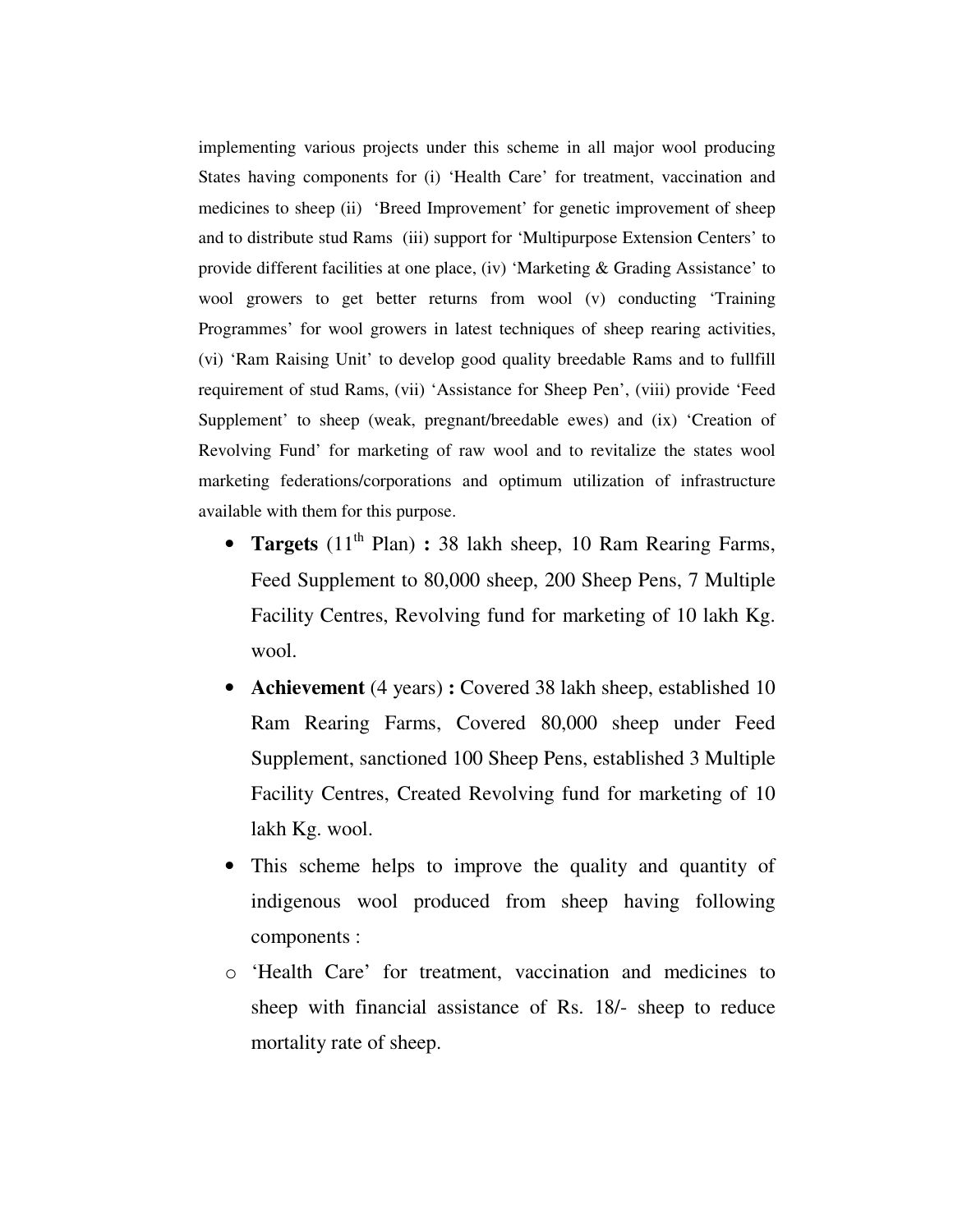- o 'Breed Improvement' for genetic improvement of sheep and to distribute stud Rams with cost of Rs. 3,000/- Ram.
- o Support for 'Multipurpose Extension Centers' to provide different facilities at one place @ Rs. 10 lakh per MPFC.
- o 'Marketing & Grading Assistance' to wool growers to get better returns from wool and value addition to wool.
- o conducting 'Training Programmes' for wool growers to adopt modern rearing techniques.
- o 'Ram Raising Unit' to develop good quality breedable Rams @ Rs. 9 lakh per Unit by developing male lambs of 6 months.
- o 'Assistance for Sheep Pen' to protect sheep from wild animals @ Rs. 10,000/- per Pen/Unit.
- o provide 'Feed Supplement' to sheep (weak, pregnant/breedable ewes) and
- o 'Creation of Revolving Fund' for marketing of raw wool and to revive State Wool Marketing Federations/Board.

#### **2. Angora Wool Development Programme**

 The Angora Wool Development scheme provides support for Angora rabbit rearing activity among farmers, strengthening Germplasm Centre (GPC), facilitating distribution of Angora rabbit among rearers as foundation stock along with necessary training, feed and nutrition support free of cost. The scheme has following components:

- i) Establishment of Mini Angora rabbit Farm
- ii) Mini Feed Manufacturing Units
- iii) Common Facility Centre (CFC) for Angora Wool Processing and **Training**
- iv) Research & Development,
- v) Strengthening of Angora rabbit Germplasm Centre.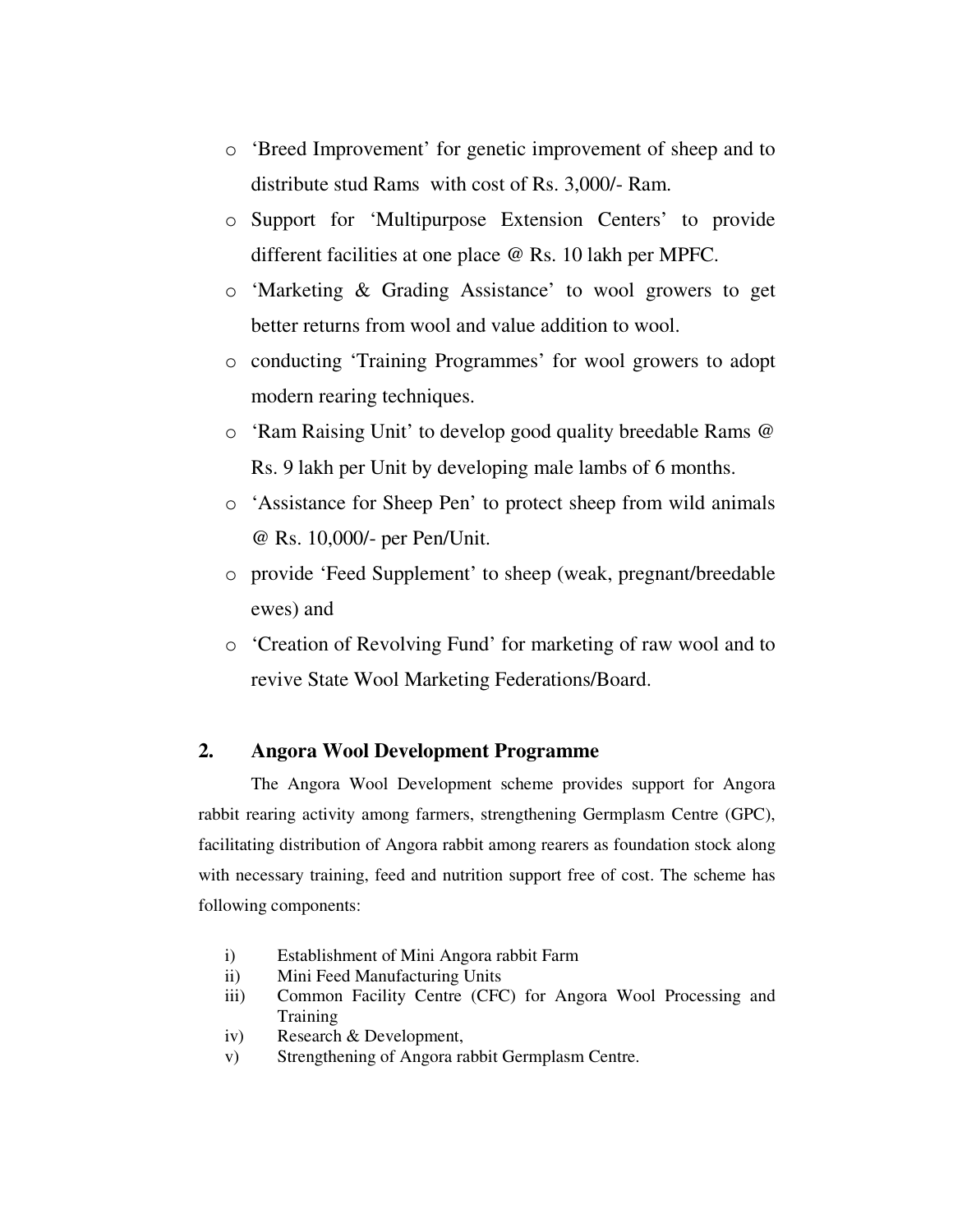- **Targets** (11<sup>th</sup> Plan) : 400 families engaged in angora rabbit rearing.
- **Achievement** (4 years)**:** Covered 320 families from H.P., Uttarakhnad, Arunachal Pradesh and Rajasthan State.
- To provide employment opportunity in remote hilly areas by encouraging angora rabbit rearing activities and its farming.
- The Board is implementing this scheme in hilly areas of country to support angora rearing activity among farmers, strengthening of Germplasm Centre (GPC), establishment of Mini Angora rabbit farm by providing as foundation stock (8 female + 4 male) along with necessary training and feed and nutrition support to farmers at free of cost.

#### **3. Pashmina Wool Development Programme**

 The Board is implementing this programme for the development of pashmina wool in Ladakh region of J. & K. State by providing incentives under its various components like : buck exchange programme, distribution of high quality pashmina bucks in non-traditional areas to enhance pashmina production, establishment of fodder bank, training refreshers to nomadic breeders as paramedics, health coverage, fodder development, provision of improved pashmina combs for efficient harvesting of pashmina etc.

- **Targets**  $(11<sup>th</sup> Plan)$  : 2400 families engaged in pashmina goat rearing.
- **Achievement** (4 years)**:** Covered 2400 families from Ladakh region of J. & K. State.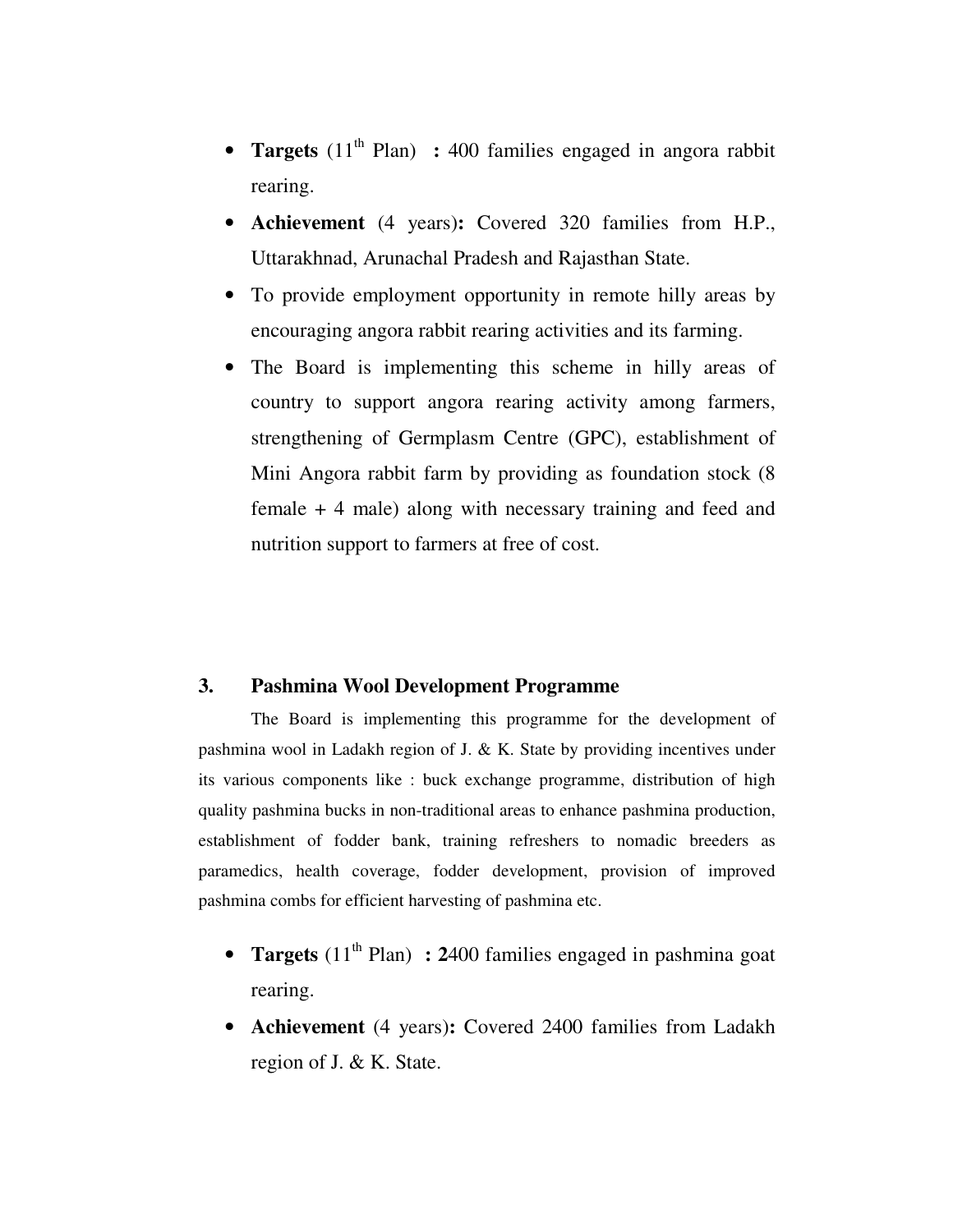- Implementing Pashmina Wool Development Programme for providing employment opportunity in Ladakh region by encouraging its farming.
- Provided training to 150 nomadic breeders as paramedics, organized training camps, established fodder banks in this most remote area of country.
- Provided incentives under its various components like : buck exchange programme, distribution of high quality pashmina bucks in non-traditional areas to enhance pashmina production, establishment of fodder bank, training refreshers to nomadic breeders as paramedics, health coverage, fodder development, provision of improved pashmina combs for efficient harvesting of pashmina etc.

#### **4. Human Resource Development & Promotional Activities :**

 The Board had identified some areas for undertaking various training programmes in collaboration with various reputed organizations/institutions/Departments on: Farm management for sheep; Angora & Pashmina rearing, sheep shearing by machines, testing & report writing and quality control/assurance, wool grading & marketing, processing of wool and woolens products, latest weaving and designing techniques to weavers. The following activities are part of HRD & Promotional Activities:

- Marketing and Promotional activities (organizing fairs and Woollen Expos, seminar and workshops, etc.)
- Market Intelligence and Publicity.
- Publication of quarterly news magazine 'Wool Ways'.
- Research, Study and Consultancy.
- Training under Weaving and Designing Training Centre, Kullu.
- Monitoring and Evaluation of Scheme.
- Human Resource Development and Training to farmers/ breeders/ weavers.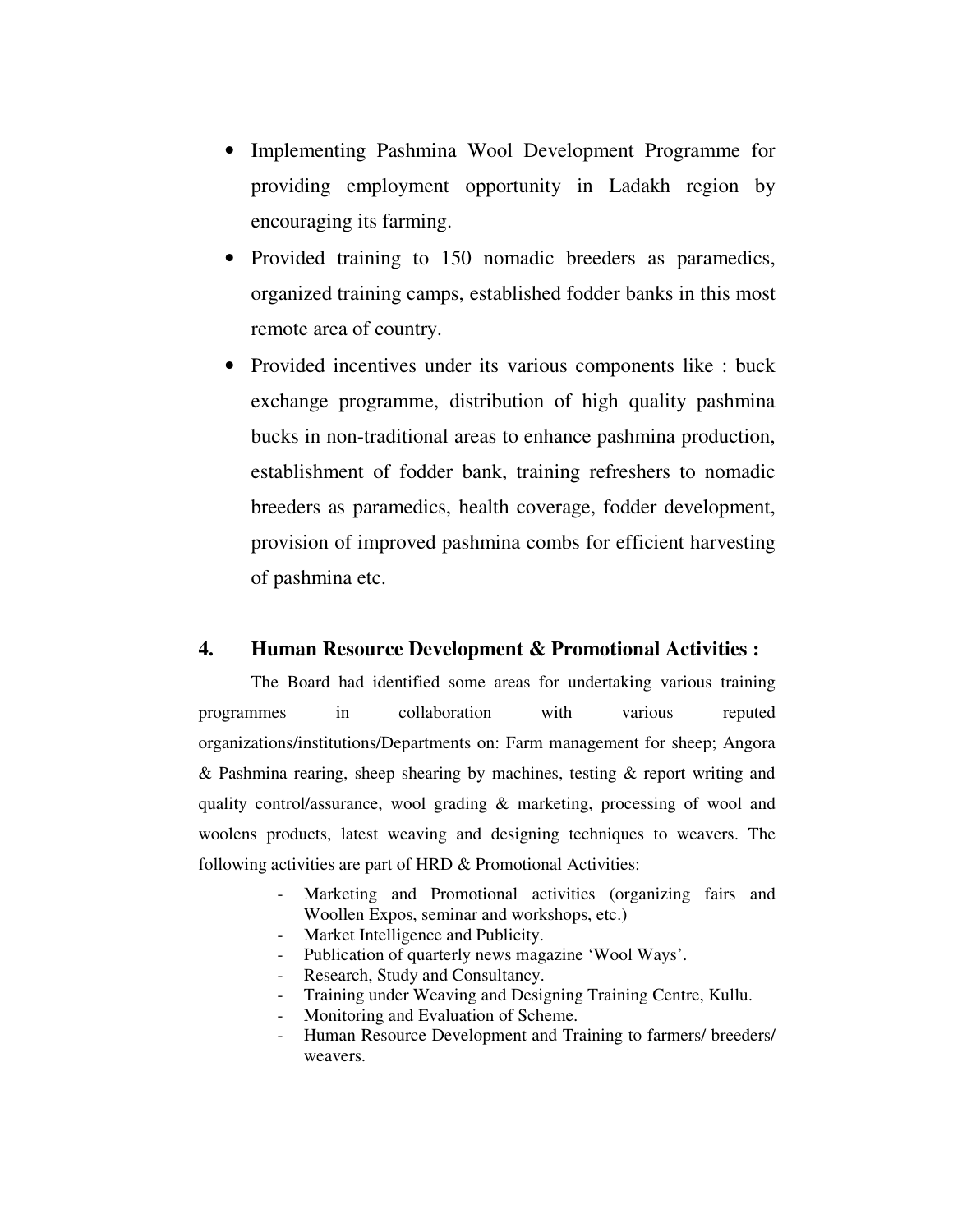Strengthen and upgrade wool testing, wool grading and marketing facilities.

- **Targets**  $(11<sup>th</sup> Plan)$ : To train 1,000 persons, organizing Woollen Expos, publishing quarterly news magazine Woolways, R&D Work, Seminar/workshop evaluation work etc.
- **Achievement** (4 years) **:**
- To provide skilled manpower for wool sector, the Board enhanced Human Resource Development programme in collaboration with various reputed organizations and R&D Institutions.
- Provided training to approx. 923 wool growers and weavers/artisans in latest weaving, designing and latest techniques.
- The Board has organized total 61 Woollen Expos (exhibitioncum-sale of woollen products) at different important places of country to provide marketing support for woollen products.
- The Board had undertaken one R&D project in favour of the National Institute of Design, Ahmedabad for Development of Atmospheric Pressure Plasma System for Surface Modification of Angora Rabbit Fibre. The prototype plasma system installed at Kullu and commissioned successfully.
- The Board has sanctioned five R&D projects to Wool Research Association, Thane (i) to develop ecological friendly moth repellent and moth proofing agent for woollen textiles for easy case, (ii) to develop textile effluent treatment system for Power Generation, (iii) Up-gradation of Indian Wool by Stretching &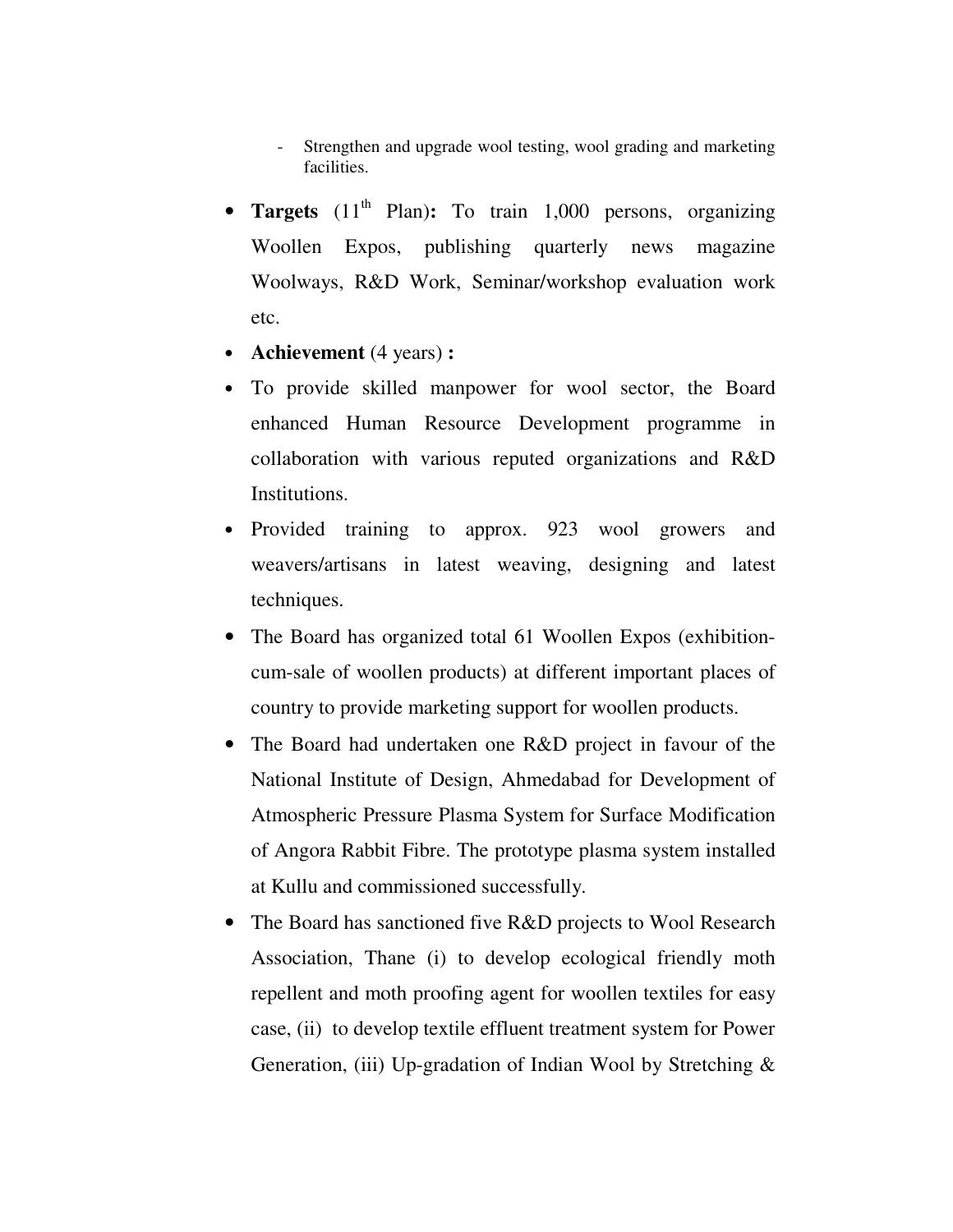Setting means for value addition and use in apparel purpose, (iv) Design and Development of High end Fiber using yarn made of special fibres (Angora/Pashmina) and Eri Silk blends and (v) Development of thermal responsive high altitude multilayer protective clothing made principally of angora fibre.

- The Board has sanctioned two R&D projects to Central Sheep & Wool Research Institute, Jaipur regd. (i) Development of up-gradation utilization techniques for the wool produced in South peninsular region of the country and (ii) Angora Rabbit Breeding Health Nutrition & Re-production Aspects.
- The Board has also sanctioned one R&D projects to College of Veterinary & Animal Science, Bikaner for "Conservation, propagation and dissemination of Bikaneri-Chokla Sheep for carpet wool production
- The Board had conducted Mid-term evaluation of  $11<sup>th</sup>$  Plan programmes and Concurrent Evaluation Exercise of ongoing projects during 2009-10.
- Publishing regularly quarterly news magazine 'Woolways' and fortnightly 'Raw Wool Price Bulletin'.
- Sanctioned one training programme in favour of Indian Institute of Carpet Technology, Bhadohi to held 'Artisans Training Programme on carpet yarn manufacturing' at Bikaner.

### **B. QUALITY PROCESSING OF WOOL :**

 The scheme "Quality Processing of Wool & Woollen" (pre-loom and post-loom processing activities) is to provide a comprehensive services for wool scouring, carbonizing, carding, dying, spinning,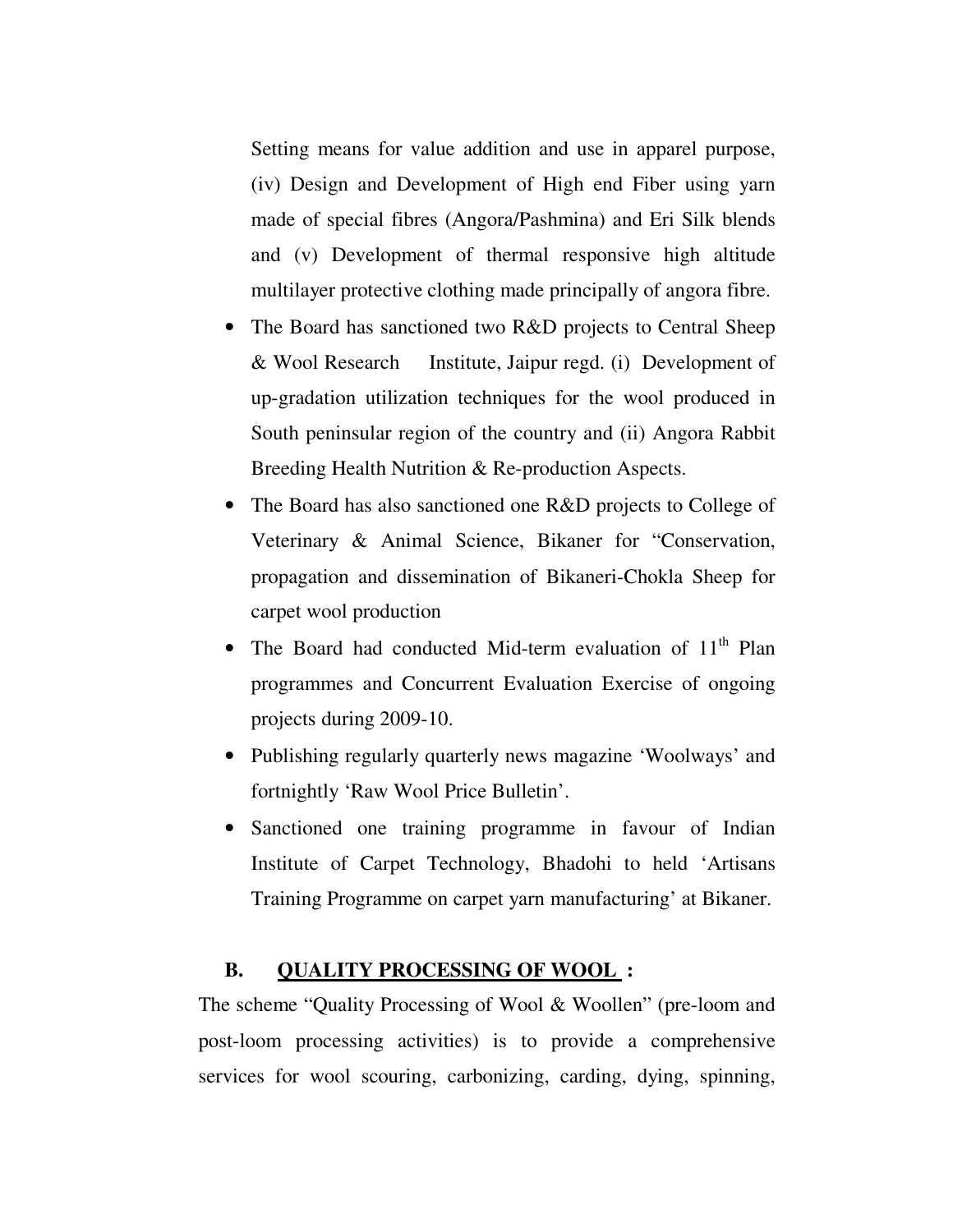finishing stages. It facilitates in improving quality of raw wool, finishing of woolen products and value addition to wool and woolens products. The setting up of Integrated Wool Processing Centres attracts the spinners to modernize their obsolete and small yarnmanufacturing units. The project beneficiaries are State Wool Board/ Corporation/ Non-Governmental Organization/ Registered Societies/Private Entrepreneurs etc. engaged in processing of wool and woolens. The scheme is being implemented in project mode with Rs. 50 lakh or 50% of the total project cost, whichever is less towards cost of machinery only. Under this scheme, the agency has to bear the cost of land & building by their own resources and should have its clear owner ship rights. The CWDB provides grant under Non-Recurring Expenses for purchase of machineries & plants only required for setting up the Common Facility Centre (CFC) and recurring Expenditure bears by the agency/association out of its own resources.

- **Targets** (11<sup>th</sup> Plan): To establish 22 Common Facility Centres under pre-loom processing activities.
- **Achievement** (4 years)**:** Established 13 CFCS for pre-loom processing activities.
- Introduced '**Quality Processing of Wool'** with aims to provide value addition to indigenous wool growers by improving quality of raw wool and attract the wool spinners/industry to replace/modernize their obsolete and outdated small yarn manufacturing units.
- Established Common Facility Centres (CFC) in Rajasthan, H.P., Uttarakhand, Gujarat and Punjab States by providing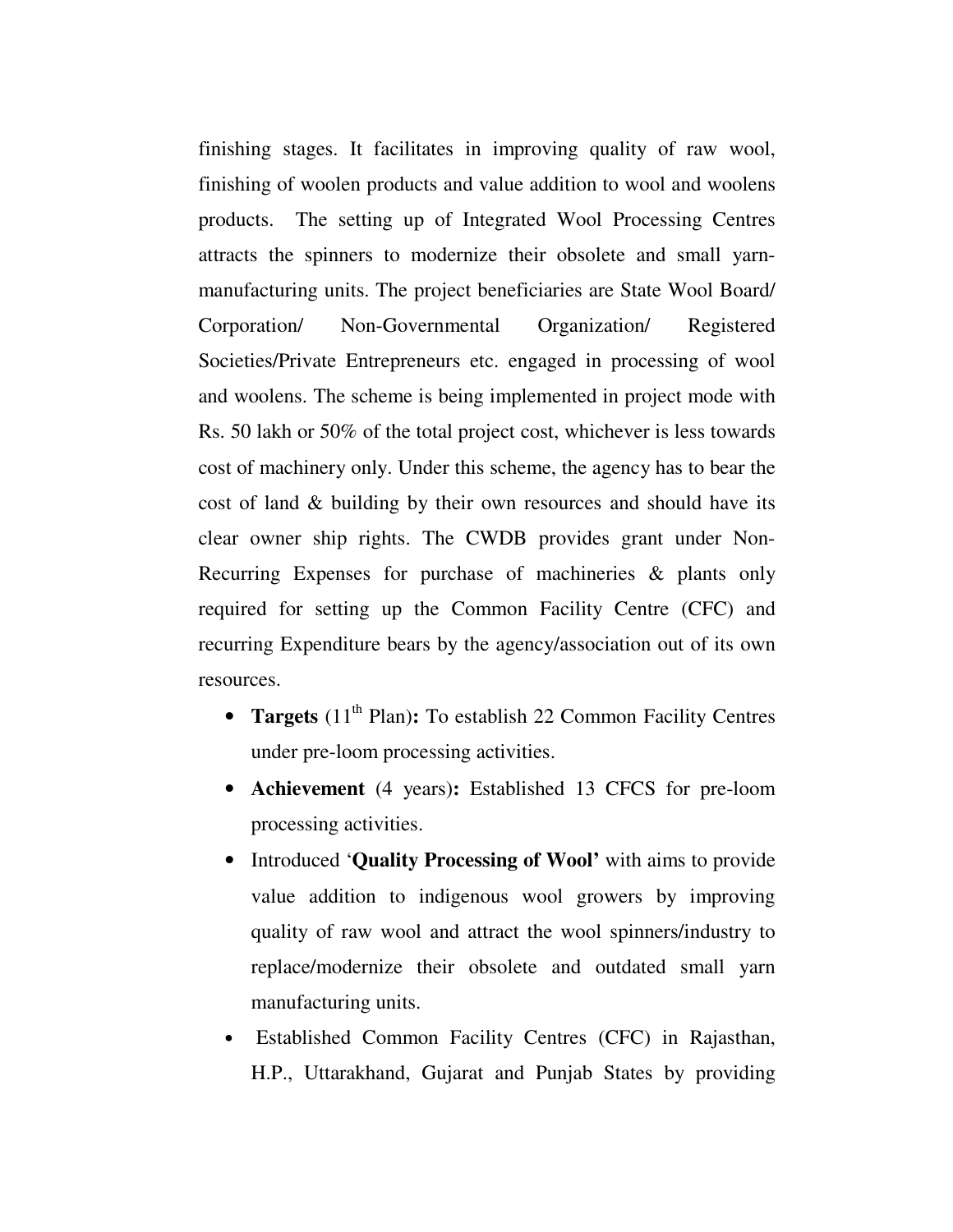financial grant upto Rs. 50 lakhs per CFC for purchase of new machineries and equipments only under pre-loom processing activities like scouring, carding, deburring, drying, spinning of wool.

#### **C. SOCIAL SECURITY SCHEME :**

The Board is implementing this scheme to benefit the sheep breeders by providing life insurance to them and their sheep flock by two plans (A) Sheep Breeders Insurance Scheme and (B) Sheep Insurance Scheme.

The basic objective of these insurance plans is to provide enhanced insurance coverage to sheep breeders in the case of natural death/accidental death, total/partial disability and for their sheep flock in case of accident including fire, lightning, storm, tempest, flood, inundation, earthquake, famine and diseases contracted or occurring during the period of the policy.

- **Targets** (11<sup>th</sup> Plan): To cover 21 lakh sheep under Sheep Insurance Scheme and 93,500 shepherds under Sheep Breeders Insurance Scheme for welfare of wool growers in all major wool producing States.
- **Achievement** (4 years)**:** Covered about 5 lakh sheep and 35,000 shepherds (approx.).
- Basic objective of these insurance plans are to provide enhanced insurance cover to sheep breeders in the case of natural death/accidental death, total/partial disability and for their sheep flock in the case of accident including fire, lightning, storm, tempest, flood, inundation, earthquake, famine and diseases contracted or occurring during the period of the policy.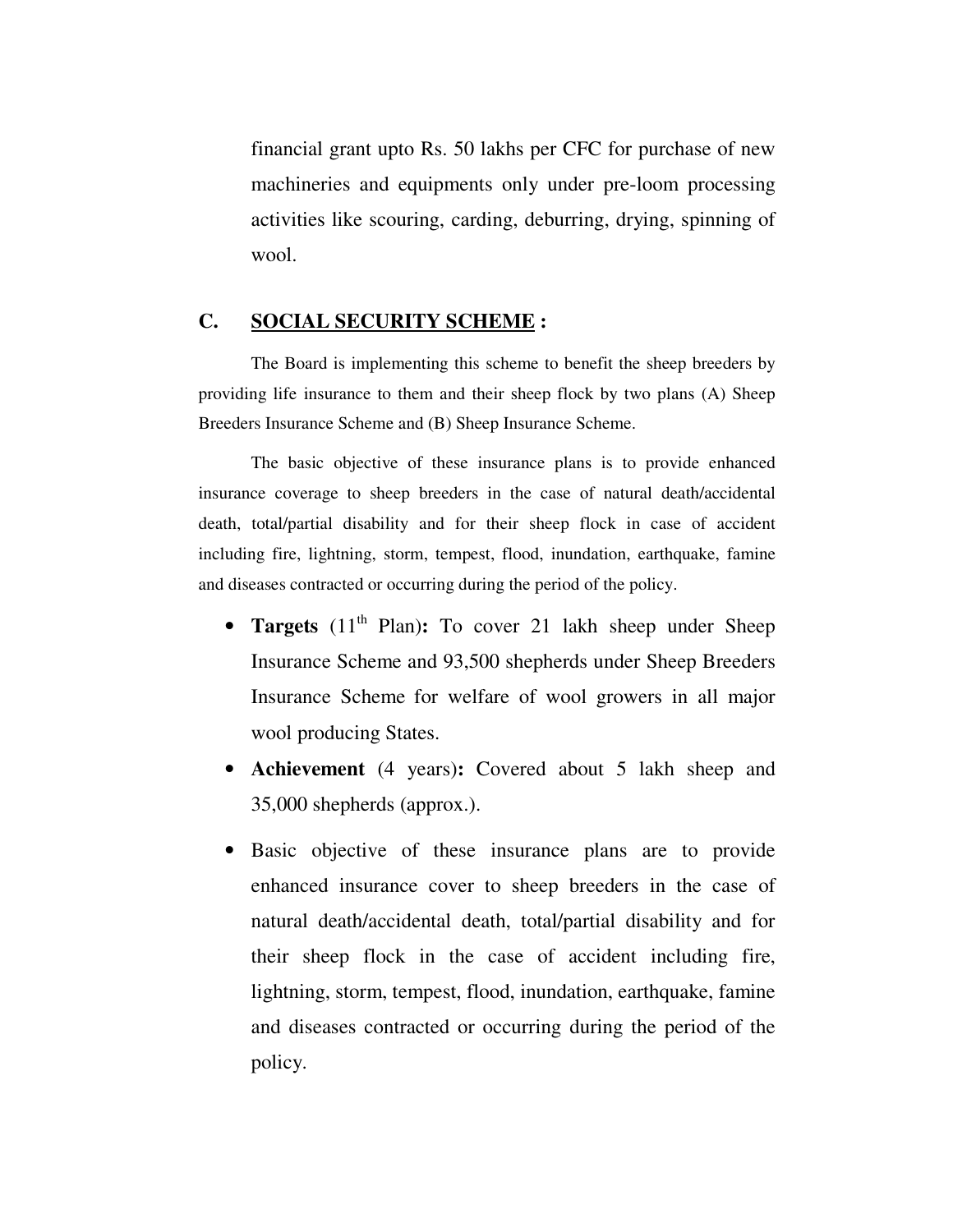- The Board has authorized Oriental Insurance Co. for Sheep Insurance Scheme and Life Insurance Co. Ltd (LIC) for Sheep Breeders Insurance Scheme in all parts of country.
- Under Sheep Insurance Scheme, sum assured of Rs. 1,200/- per sheep is payable. Total premium is Rs. 44/- and contribution of sheep breeder, and Govt. of India (CWDB) is Rs. 19/- and 25/ per year, respectively.
- Under Sheep Breeders Insurance Scheme, sum assured of Rs. 60,000 payable in the event of natural death, in partial disability Rs. 75,000 and in case of accidental death/total disability, Rs. 1.50 lakh will become payable. Total premium is Rs. 330/- and contribution of sheep breeder, Govt. of India (CWDB) & Social Security Fund is Rs. 80/-, 150/- and Rs. 100/- per year, respectively.
- Additional benefit of scholarship upto two child @ Rs. 300 per quarter per child is to be paid to the student studying in  $9<sup>th</sup>$ standard to  $12<sup>th</sup>$  standard for a period of coverage of Insurance policy payable through LIC.